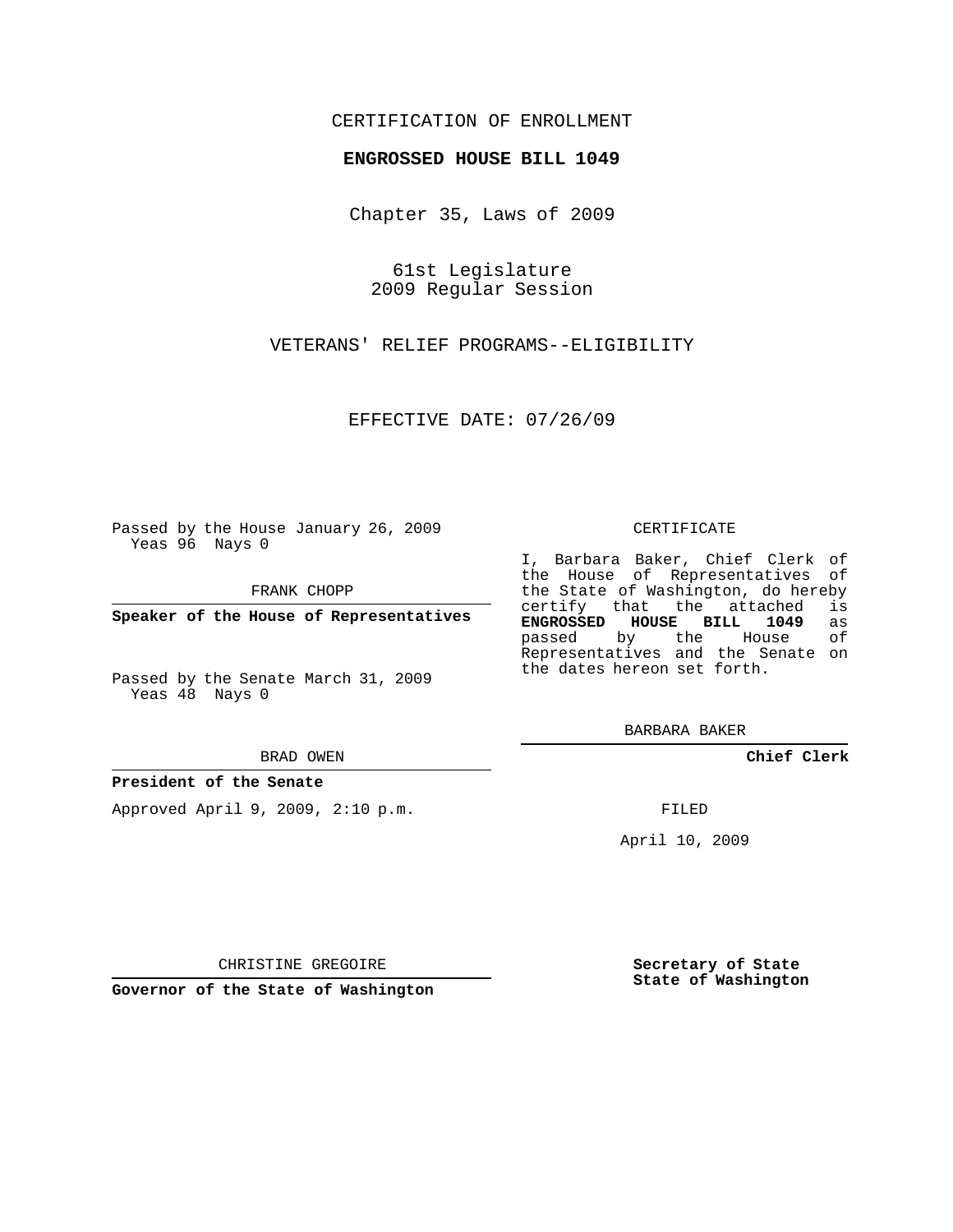# **ENGROSSED HOUSE BILL 1049** \_\_\_\_\_\_\_\_\_\_\_\_\_\_\_\_\_\_\_\_\_\_\_\_\_\_\_\_\_\_\_\_\_\_\_\_\_\_\_\_\_\_\_\_\_

\_\_\_\_\_\_\_\_\_\_\_\_\_\_\_\_\_\_\_\_\_\_\_\_\_\_\_\_\_\_\_\_\_\_\_\_\_\_\_\_\_\_\_\_\_

Passed Legislature - 2009 Regular Session

## **State of Washington 61st Legislature 2009 Regular Session**

**By** Representatives Rolfes, Angel, Kelley, Smith, Conway, Hope, Hunt, Dammeier, Dunshee, Herrera, Seaquist, Armstrong, Moeller, Parker, VanDeWege, Johnson, Simpson, Rodne, Orwall, Haler, Liias, Short, Kirby, Green, Kenney, Goodman, Williams, Dickerson, McCoy, Appleton, Chase, Morrell, Sullivan, Sells, Newhouse, Upthegrove, Kessler, Roach, Wallace, Bailey, Maxwell, McCune, Kretz, Condotta, and Campbell; by request of Joint Committee on Veterans' and Military Affairs

Prefiled 12/29/08. Read first time 01/12/09. Referred to Committee on State Government & Tribal Affairs.

1 AN ACT Relating to veterans' relief; and amending RCW 73.08.005.

2 BE IT ENACTED BY THE LEGISLATURE OF THE STATE OF WASHINGTON:

 3 **Sec. 1.** RCW 73.08.005 and 2008 c 6 s 502 are each amended to read 4 as follows:

 5 The definitions in this section apply throughout this chapter 6 unless the context clearly requires otherwise.

 (1) "Direct costs" includes those allowable costs that can be readily assigned to the statutory objectives of this chapter, consistent with the cost principles promulgated by the federal office of management and budget in circular No. A-87, dated May 10, 2004.

11 (2) "Family" means the spouse or domestic partner, surviving 12 spouse, surviving domestic partner, and dependent children of a living 13 or deceased veteran.

14 (3) "Indigent" means a person who is defined as such by the county 15 legislative authority using one or more of the following definitions:

16 (a) Receiving one of the following types of public assistance: 17 Temporary assistance for needy families, general assistance, poverty-18 related veterans' benefits, food stamps or food stamp benefits